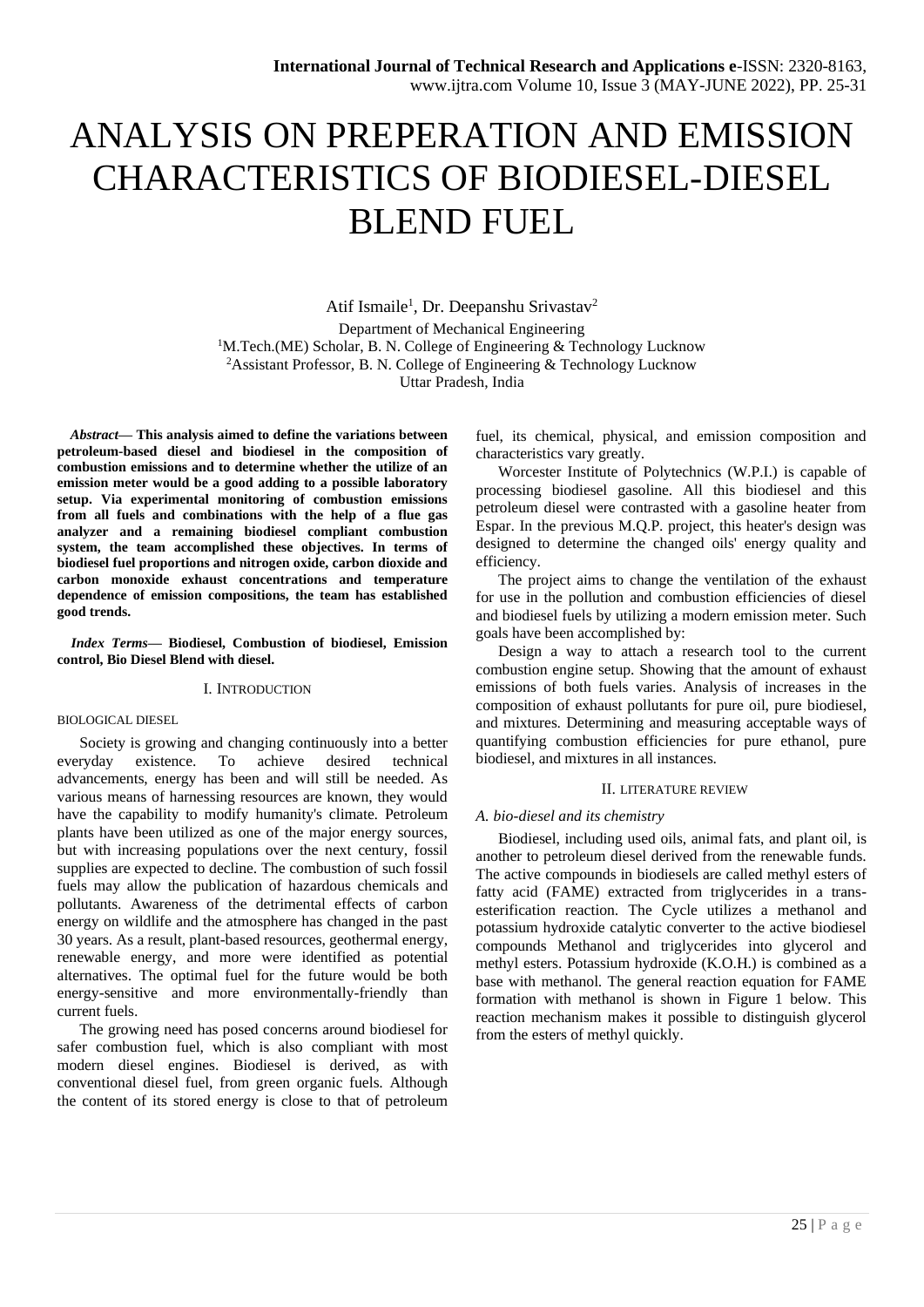| Triglyceride                           | Methanol |          | Glycerol                       | Methyl esters                           |
|----------------------------------------|----------|----------|--------------------------------|-----------------------------------------|
| $CH = OCOR2 + 3CH3OH$<br>$CH2 = OCOR3$ |          | Catalyst | $CHOH +$<br>CH <sub>2</sub> OH | $R^2COOCH3$<br>$R^3$ COOCH <sub>3</sub> |
| $CH2 - OCOR1$                          |          |          | CH <sub>2</sub> OH             | $R^{1}COOCH_{3}$                        |

Figure 2.1: The General Method of Transesterification.

## *B. Combustion chemistry*

Combustion is known as an exothermic substance for this project response to the between oxygen & hydrocarbons to the production of CO2, CO, and water. The full oxygen and hydrocarbon reaction is complete combustion to produce only carbon dioxide and vapor. Incomplete combustion takes place because the gasoline contains so little oxygen respond with carbon monoxide and thus shape something more than oil.

Dioxide, along with a vapor of water. Failure to burn the fuel with air can also result from improper mixing. Methane and oxygen reactions are the easiest methods of combustion. The energy generated by this reaction is heat and light.<br>The energy generated by this reaction is heat and light.

# **Complete Combustion**

 $CH_4$  + 2O<sub>2</sub>  $\longrightarrow$  CO<sub>2</sub> + 2H<sub>2</sub>O + energy

# Incomplete Combustion

$$
4 \text{CH}_4 + 7 \text{O}_2 \longrightarrow 2 \text{CO} + 2 \text{CO}_2 + 8 \text{H}_2 \text{O}
$$

# *C. Biodiesel development & purification*

Over 145 major biodiesel processing plants operate in the United States. As the reactant, plants utilize a mix of instinctive fats, soy oils, or several dissimilar feed stocks. In Figure 2.4, the most widely used method is shown.



Figure 2.4: The Methanol Isolation Schematics (Van Gerpen, 2014).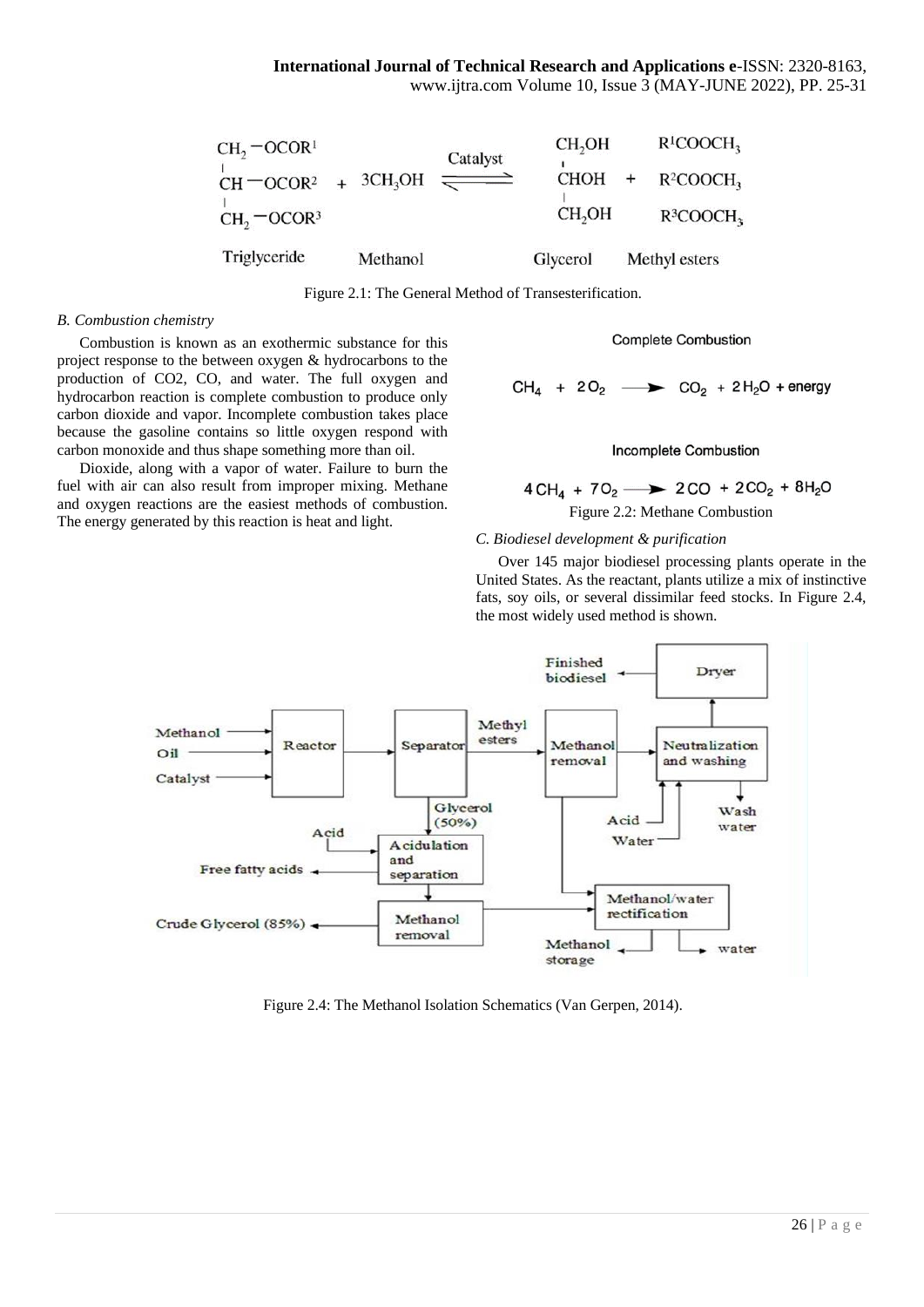# III. METHODOLOGY

## *A. Pyrolysis or heating*

High molecular weight compounds are heated or pyrolysis using electricity with or without a catalyst in smaller molecules. It is expected that the liquid components of spent vegetable oils will be converted into edible oils. Various studies also documented the pyrolysis of triglycerides for diesel-powered goods. Pyrolyzate oils are virtually equal in viscosity, in a flash, and in gasoline. The amount of cetane in the pyrolyzed oil was smaller. The pyrolyzed oils produce appropriate sulfa, water, and sediment content from vegetable oils and give a good copper corrosion yet low Carbon residue and ash. Owing to various structures and possible mixed triglyceride reactions, thermal decomposition pathways of triglycerides are expected to be complicated [59]. Billaud et al. [60] in a tube reactor among  $500 \& 5500 \text{ C}$  and nitrogen dilution, the pyrolysis of a CH3 (methyl) ester blend from the rapeseed oil was studied. The primary ingredient, which was chemically similar to fossil fuels, was unsaturated methyl ester.

## *B. Blending or dilution*

In a tube reactor among  $500 \& 5500 \text{ C}$  and nitrogen dilution, the pyrolysis of a methyl ester blend from rapeseed oil was studied. The primary ingredient, which was chemically similar to fossil fuels, was unsaturated methyl ester. A resin, methanol, or ethanol may be used to dilute vegetable oils. Vegetable oils may be combined directly with gasoline and used by diesel engines. Several researchers have successfully attempted to mix vegetable oil with diesel. The quantity of 1:3 ratio dilution of sunflower oil with diesel fuels was investigated, and motor experiments were accepted out by Ziejewski et al. In which found that combination could not be used in direct-injection diesel engines for long term use.

The short and long-term efficiency experiments of blends of vegetable oil and diesel were conducted by Pryor et al. It was discovered that untreated degummed soybean oil and soybean ethyl in the short-term performance analysis ester were suitable alternatives to diesel fuel.

# MICRO-EMULSIFYING

The development of micro mixtures is one plausible answer to the question of the viscosity of vegetable food oil. A micromixtures consists of a substance dispersed in an immiscible substance with or without an emulsifier. In droplets smaller than colloidal shapes. The Micro-emulsions are thermodynamically healthy dispersions by transparent or translucent thermodynamics of tar, water, surfactants, and even a tiny amphiphilic filament, named co-factions—the droplet diameters of the micro-emulsion range from 100 to 1000 Å. Vegetable oils with a co-solvent of vegetable oils that are boosted with or without a diesel fuel and a surfactant and cetane can produce micro-emulsion. Micro-emulsions give lower volumetric heating values than fossil fuels because of the alcohol content. Still, the alcohol is vaporized with high latent

heat that helps cool the combustion chamber and minimizes nozzles. Virtually the same engine performance with microemulsified sunflower fuel and a 25 percent mix of diesel sunflower fuel was shown by Ziejewski et al.

#### *C. Trans Esterifying*

The quickest process for converting oils as well as fats in biodiesel is transesterification. It is the maximum natural reaction to convert vegetable oils into biodiesel to decrease their viscosity. In some cases, this is the reaction of alcohol, methanol, triglycerides in gasoline, fats and recycled materials, biodiesel and glycerol growth. The response needs heat and a solid base substance i.e. hydroxide and sodium hydroxide. The stage of transesterification includes the response in the existence of a catalyst of vegetable oils with alcohols, including methanol or ethanol, to an ester and a by-product, glycerin at about 700 C, Methyl and ethyl esters in vegetable oil have been stated to be superior to pure vegetable oils.

# *D. Transesterification biodiesel output*

Biodiesel fuels are produced by a transesterification cycle in which specific oils (triglycerides) are transformed by a chemical reaction with methanol, such as sodium or potassium hydroxide, into methyl esters in the presence of catalysts.

Glycerol and water are by-products of this chemical reaction that must be isolated from gasoline by methanol traces, unreacted catalyst triglycerides. Biodiesel fuels clearly contain oxygen that needs to be controlled to avoid issues with storage.

## *E. Emission or behaviour combustion by biodiesel engine*

This thesis aimed to establish a manufacturing biodiesel method from low-cost feedstock's such as crude rubber seed oil.

# *1) Output from Diesel Engines by Vegetable Oils and Bio-Diesel*

Many researchers and scientists have performed compression ignition engine output tests using different vegetable oils and biodiesel materials derived from various feed stocks. Performance parameters such as power supply, basic fuel usage, the temperature of exhaust gas, and thermal brake quality of different vegetable oils and biodiesel were discussed in detail in the following sections.

## *2) Vegetable and Biodiesel Combustion Pollution Characteristics*

With the use of edible oils and biodiesel in a traditional diesel engine, hydrocarbons, carbon monoxide, and particulate matter are significantly reduced. Nonetheless, nitrogen dioxide levels are either decreased or marginally increased, depending on the service duration and monitoring procedures. Biodiesel reduces the carbon fraction of the solid particulate matter (because oxygen in biodiesel causes total combustion).

It removes the sulfur fraction (since there is no sulfur in the fuel). Higher unburnt hydrocarbons, carbon monoxide, smoke,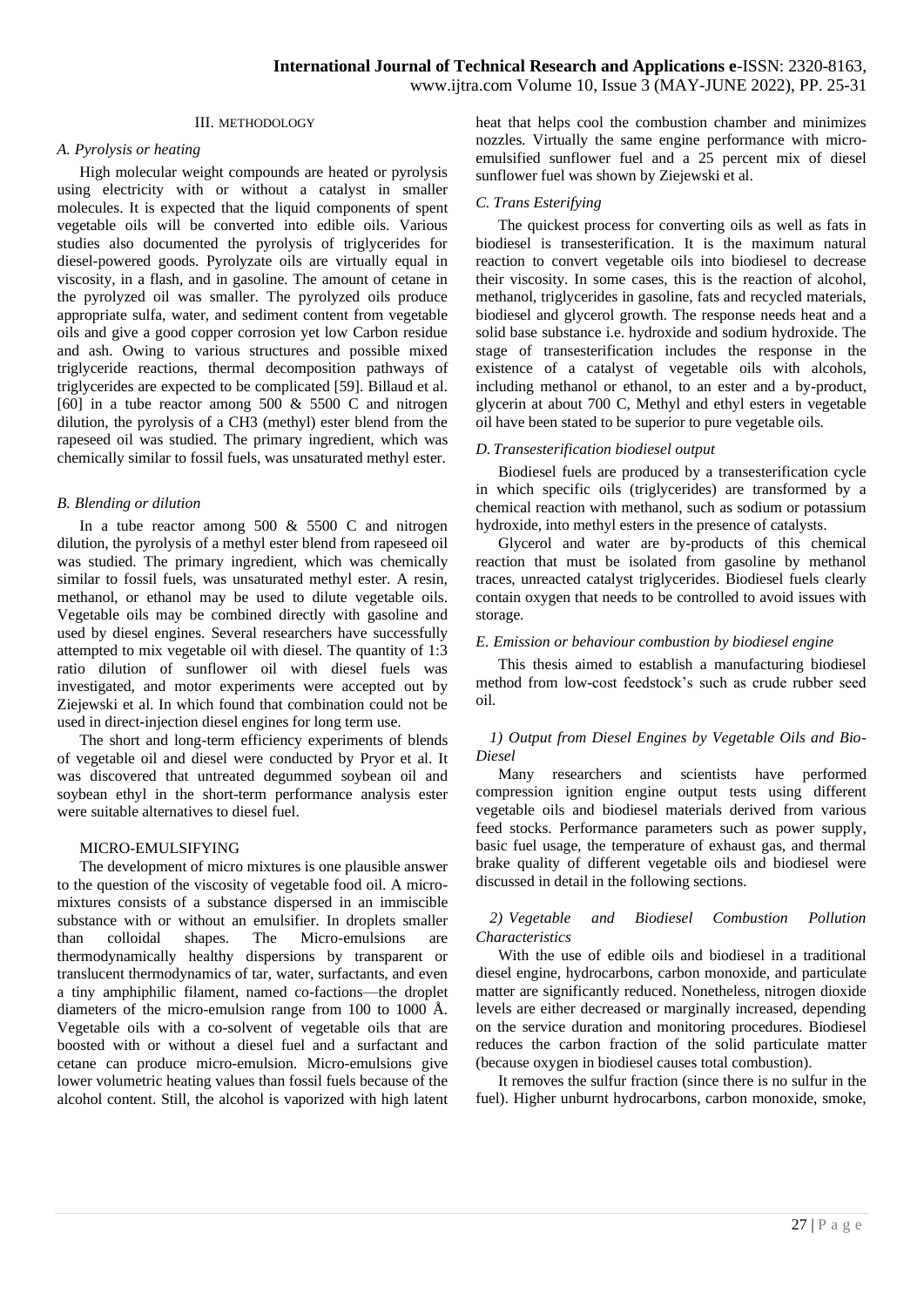and particulates with an inevitable rise in N.O.X. are recorded in most studies on pollution from vegetable oils and biodiesel.

*3) Biodiesel and Vegetable Oil Combustion Comportment*

The thermal escape study is a way of implicitly demonstrating the combustion cycle in the turbine. A comprehensive scientific explanation of diesel engines' combustion innovations is highly complicated due to simultaneous air-fuel mixture forming and oxidation. This is applied under the first law of thermodynamics. Combustion, heat transfer, and mass loss influence the pressurized angle background of an engine. The release of heat

The pattern alone demonstrates the combustion influence. The heat release pattern affects the thermal output and peak cylinder strain tremendously. Until T.D.C. heat applied raises heat losses, lack of traction, and peak cylinder strain.

The burning takes place in three distinctive phases during the combustion cycle. The burning rate is very high during the first step and continues only for a few crank angles. This represents the duration of a significant rise in demand. The second step leads to a phased-down temperature average of around 400 CA. During these two steps, roughly 80 percent of heat energy is usually released. The third stage is a low but distinguishable heat release intensity that occurs through the expansion.

During this time, Heat energy is typically 20% of the overall fuel capacity. Dependent on the degree of accuracy with which the cylinder material is considered, the various methods for calculating the heat release rate from cylinder pressure data vary. Many techniques are easy to use, and some are difficult and require careful measurement to obtain precision.

Senatore et al. stated that heat is often emitted faster than mineral diesel with rapeseed oil ester because of its higher density and the higher peak cylinder temperature injected by biodiesel mixtures.

In an indirect diesel injection engine, from the simple pressure angle diagram of soybean oil ester as a fuel, McDonald et al. obtained the heat release. They observed that the total combustion properties were very similar to diesel activities, but for a shorter ignition time of soybean methyl ester.

## *F. Process of Producing Biodiesel at WPI*

## *1) Production*

Using an ion exchange resin, the W.P.I. System Laboratory will build and purify biodiesel. In an experiment, senior students in chemical engineering are now producing Biodiesel for the Unit Operations Class. Two reactors powered by computers are used. Alcohol is referred to as methanol and K.O.H. as a solvent. Methanol and K.O.H. are combined collected into the first receptacle flask, and canola oil is fried in the second bowl. When the methanol-catalyst mixture exceeds a predefined temperature, it is injected into the second vessel in which the reaction happens. It is achieved in automatic hot water baths at a steady temperature of approximately 55 ° C and 60 ° C. When the reaction has been finished, it will cool

for some days, after which two phases develop. The heavy layer of glycerol pure is then removed from the bottom of the bottle, and the lighter layer of biodiesel is regenerated. Usually, it takes about 2 hours, generating roughly 400 mL of unclean Biodiesel (Belliard, Carcone, Swalec, & Zehnder, 2014).

Students from the Chemical Engineering Operations Unit course at for this study, W.P.I.'s Unit Operations Research laboratory, and developed bio-diesel into the Goddard Hall.



Figure 3.4: Biodiesel Production Schematic

Figures 3.4 and 3.5 demonstrate to the setup in the W.P.I. Unit Operations Lab to manufacture biodiesel. The following cycle description involves the two reactors and the two reaction source sources for an overall biodiesel receptor. The machine program manages the system's two reactors: the Catalyst Reactor and the Reactor in the Cycle. The contents of the storage reactor for the catalyst are injected into the stage reactor. Machine reactor specimens can be collected and then tested for glycerol content. In procedures to disinfect reactors, acetone is used.



Figure 3.5: W.P.I. Biodiesel Production Setup

A mixture of methanol, glycerol, and biodiesel needs to be produced and then refined to extract both methanol and glycerol. Around 300-400 mL of accessible organic diesel is created by each run (about 40 minutes). The batches produced in the laboratory class were all prepared using canola oil, although other types of oils can be used to generate biodiesel.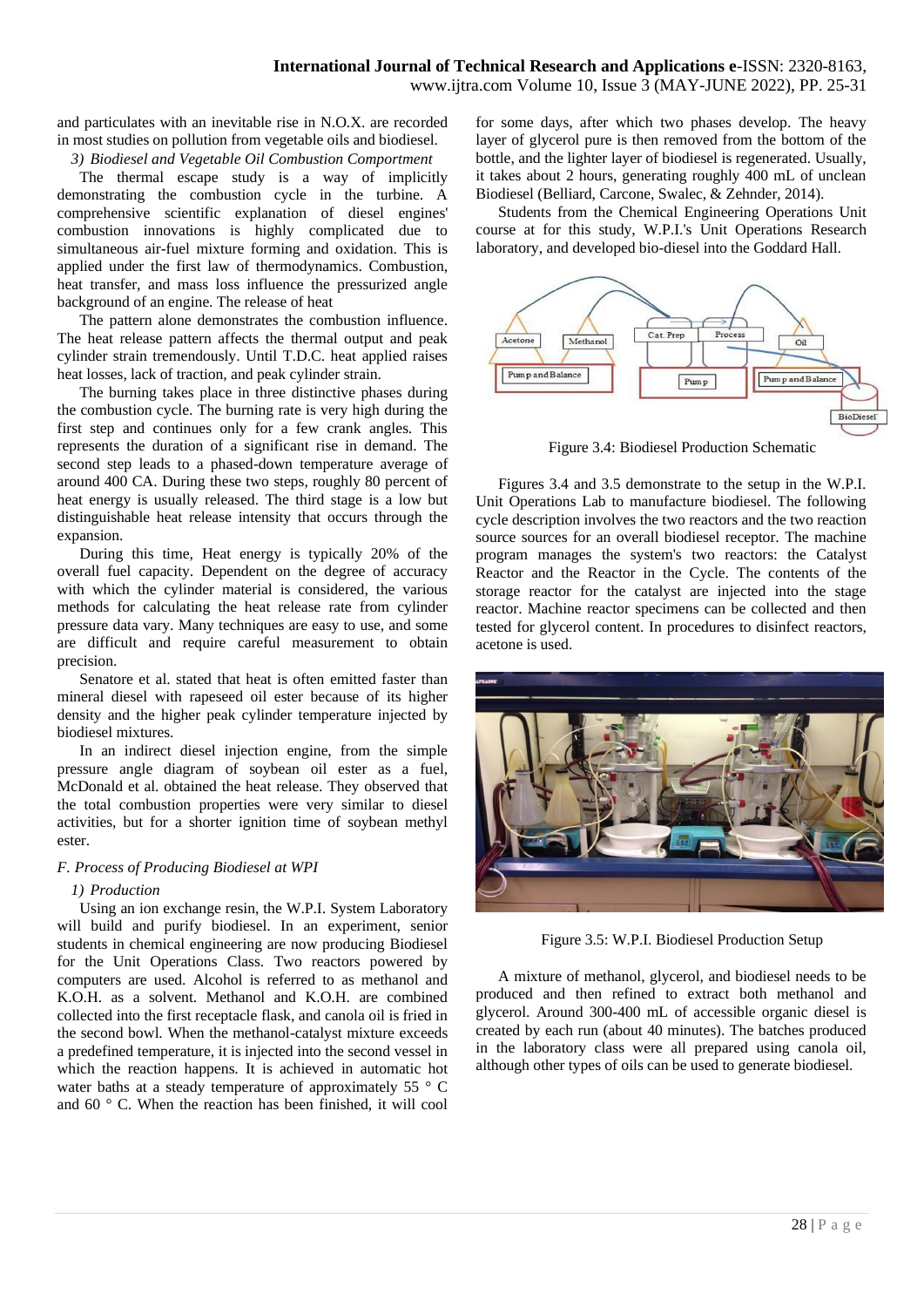# *G. PURIFICATION*

The residual methanol in the bio-diesel stage is dispersed due to low pressures and temperatures of around 65oC. Then an ion exchange resin treats the rich form of biodiesel. By incorporating glycerol, methanol, and catalyst, the resin is used for washing biodiesel.

The system is constructed to keep water from being pumped into biodiesel, which is otherwise known as drywashing. In this method, Dudalite DW-R10 Ion Exchange Resin is widely used, which has been assumed to have higher adsorption rates than other resins. Although comprehensive studies have not been carried out to validate this, we conclude that refined biodiesel will comply with ASTM bio-diesel requirements (Belliard et al., 2014).



Figure 3.6: Two-Phase Separation and Resin Column

The two-phase glycerol and refined biodiesel distinction is shown in Figure 3.6. The dark orange-brown phase, a mixture mainly of trace volumes of glycerol and bio-diesel, is added, and the nearly clean bio-diesel above is omitted. The compound is shown at the bottom for the exchange of ions.

## *H. Experimental Procedure*

The community sought to measure the disparities between biodiesel and oil-based diesel in exhaust compositions. Correlations between different petroleum and biodiesel mixtures and the determined exhaust fuel concentrations were established.

The amounts of other pollution elements, Carbon monoxide and nitrogen oxides, including carbon dioxide, vary regardless of the quantity of gasoline used. A selection of materials tested with various mixtures has been performed by the Testo-340 meter for completeness.

At 25 percent, biodiesel and petroleum diesel blends, 50 percent biodiesel, and 75 percent pure fuels were made. The biodiesel provided by the Operations Research laboratory was selected to confirm that the feed typical and the biodiesel preparation system were handled. The fuel line was prepared with fuel with a preferred blend, and the burner could be kept steady. It happened when the air temperature was getting higher.

Ensure that the device is loaded with coolants.

- Click and attach the heater device to its frame.
- Screw into the socket the electric source and turn on the water resource.
- Initiate the QuickDAQ 2013 data logging program. Make sure both thermocouples correctly transmit data.
- Fill the required fuel mixture of the gasoline tanks.
- Put the petrol container on the scale to ensure that there is adequate gasoline to be provided.
- Opening the yellow ball controller to supply the machine with tap water.
- To permit the machine to pump water, open the treated blue valve. By using the rotameter, switch the water flow rate to the desired degree.

Click the controller's red power button twice to toggle the heater on or to display "120." Start collecting temperature statistics in the data logging app. The coolant is going to begin to circulate at this point through the system.

- When the fuel does not drain after 1 minute, the machine is restarted.
- License thermocouple readings to the plateau, which will take approximately ten minutes before taking exhaust steps.

#### IV. RESULTS ANALYSIS AND DISCUSSIONS

## *A. Emissions with diesel-biodiesel mixtures*

The team performed several experiments utilizing the ESPAR heater varying with mixtures of diesel as well as biodiesel to assess the fuel formulation's influence on harmful pollution concentrations. Pure ultra-low sulfur fuel, canola oil biodiesel, and mixes of two comprising. They used biodiesel for 25 percent, 50 percent, and 75 percent. We contrasted our data with Figure 5, which was provided by a heavy-duty engine when our data was collected from the cabin heater. Both appliances work at very diverse temperatures as well as pressures that may impact performance. Also, while durable engines usually have set quantities of fuel consumed per sequence, the cab heater changes the quantity of fuel consumed to improve performance. On average, the data points are 3 to 4 measurements per fuel blend, providing concentrations of byproducts in the fuel gas.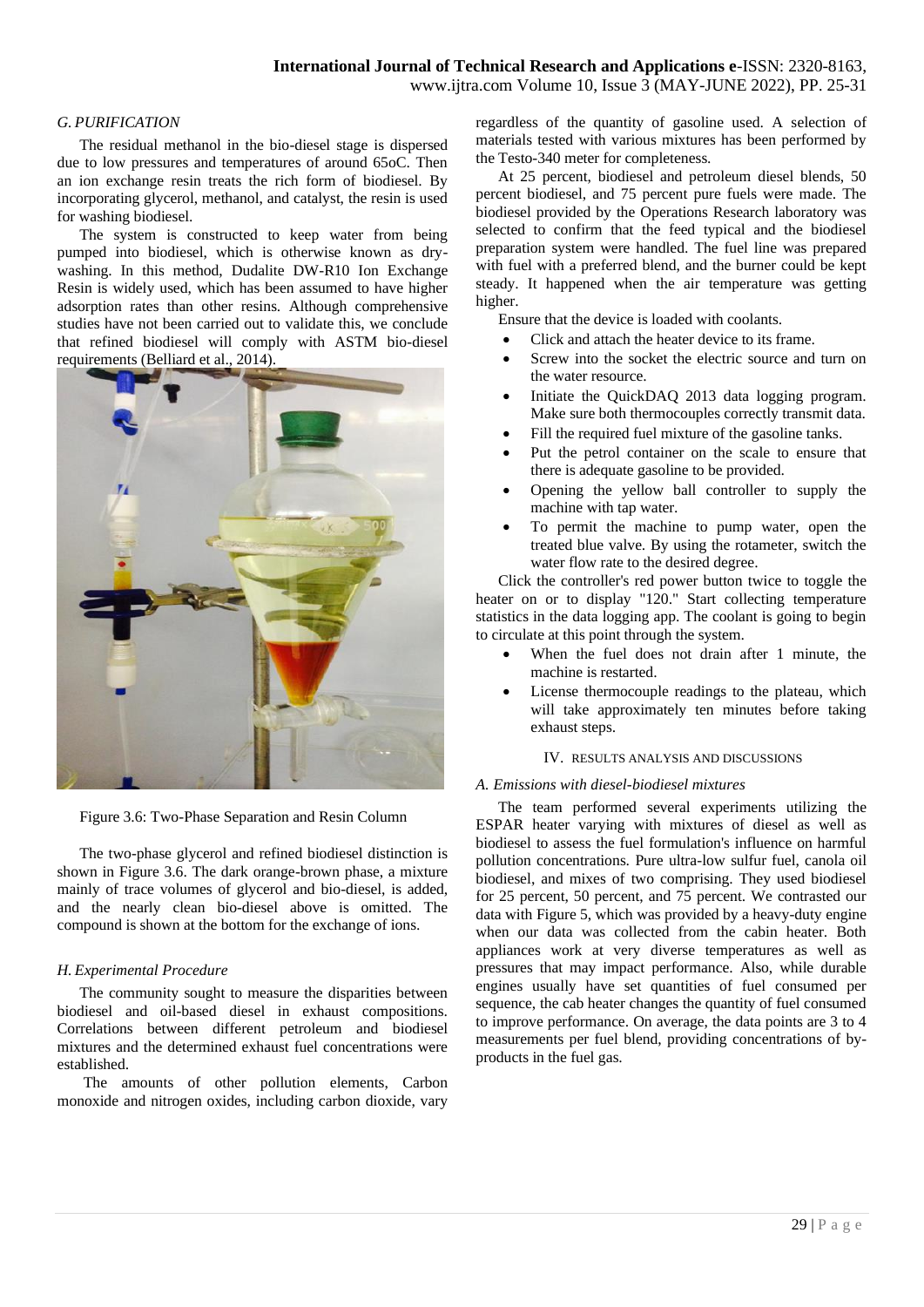

Figure 4.1: NOx Concentration (ppm) Vs. Diesel-Biodiesel Composition.

To show a linear relation, the amounts of nitrogen oxides (NOx) compounds varied enough. Nonetheless, the levels of NOx decreased as the volume of biodiesel increased. The groundwater temperature changed greatly each day that may have impacted the fuel-flow with rate of burn. A persistent cooling water-flow rate was established during tests and temperature variability was not detected.

While almost half of the literature suggests a rise in NOx with biodiesel growth, our findings did not. The heat content of the fuel will explain these effects. Biodiesel has a generally weaker heating capacity than fossil fuel, so stack temperature decreases overall as biodiesel volume rises. Therefore, because NOx production historically increased with a rise in combustion temperature, the extremely volatile stack temperature undoubtedly affected NOx rates. This association is illustrated by the following plot using data from both tests:



Figure 4.2: NOx Concentration vs. Flue Temperature

The measurements, the position of the metered sample, and the measurement duration can be due to the large variations in the stack's temperature. As the temperature reading on the probe rose, the measurement was recorded and seemed to be kept steady. Remain coherent. It is apparent from these data that at the temperature, the output of NOx tends to increase.

It is often used in combustion reactions through the mechanical, thermal production of NOx. For each dieselbiodiesel blend, carbon monoxide was also weighed. The CO measurements were, as with the NOx measurements, summed for each form of a diesel-biodiesel mixture.



Figure 4.3: Carbon Monoxide Concentration versus Composition of Biodiesel.

A value of r2 of 0.97 from the five plotted points indicates a strong linear negative relationship between exhaust CO and biodiesel structure concentration. The decline in CO emissions approves the conclusions of the literature. Virtually all biodiesels contain this decrease in co emissions, which is one of the main reasons that it is important to use them. This is an extremely critical feature of science, as co has a larger greenhouse effect than CO2.

#### V. CONCLUSION

Biodiesel is a product similar to new coal or synthetic oil. Biodiesel can be made from pure palm oil, animal oil, seed, and left-over cooking oil. Transesterification is also process used to convert biodiesel from certain oils. This technique is also described below. The primary source of sufficient food is flower production, such as rapeseed, palm, or soya. Raping shows the highest biodiesel processing potential in the United Kingdom. The majority of the currently manufactured biodiesel is derived from restaurant vegetable oil waste, chip shops, industrial food producers such as birdseye, etc. Whereas economically, the possible source of petroleum directly from crops is not inherently because raw oil is too expensive. Once the costs of converting it to biodiesel have been added, this is simply too expensive to deal with conventional petrol. Vegetable waste oil can also be bought free of charge or already refined for a limited price. (The waste oil must be refined before being turned into biodiesel to eliminate impurities). This potential results of biodiesel from left-over vegetable oil to compete with conventional fuels. Further information on biodiesel rates and how items like customs play an important role can be found here.